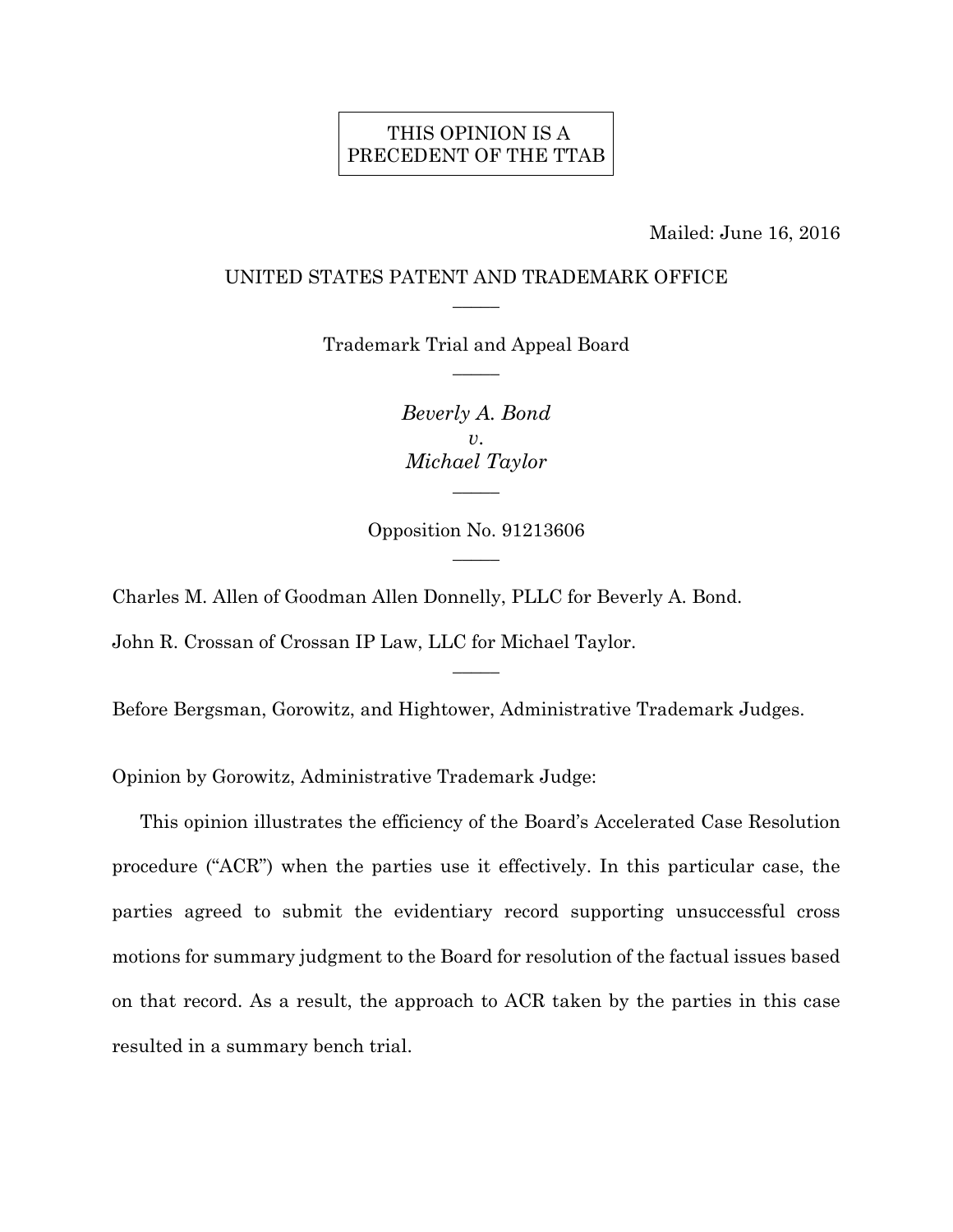Michael Taylor (Applicant) filed an application to register the mark



Caps, hats, jackets, t-shirts in International Class 25; and

Education services, namely, providing live and on-line classes, seminars, workshops in the field of personal development in International Class 41.1

Beverly A. Bond (Opposer) opposed the application on the ground of priority and

likelihood of confusion under Section 2(d) of the Trademark Act, 15 U.S.C. § 1052(d).

Specifically, Opposer alleges prior use and registration of the mark BLACK GIRLS

ROCK! (standard characters) for:

1

Tee shirts in International Class 25 and Charitable services, namely organizing volunteer programs for at-risk teenage women of color in International Class 35;2 and

Entertainment, namely, a continuing award show broadcast over television; arranging and conducting of concerts; and entertainment services in the nature of live musical performances in International Class 41.3

Applicant filed an answer admitting that "Applicant's t-shirts are related to the

Opposer's products alleged in her registrations." Answer ¶ 14, 5 TTABVUE 3.4

<sup>1</sup> Application Serial No. 85866942 was filed on March 5, 2013, based upon Applicant's allegations of first use anywhere on or in connection with all of the goods and services since at least as early as January 25, 2013 and first use in commerce on or in connection with all of the goods and services since at least as early as February 1, 2013. The term "BLACK MEN" is disclaimed.

<sup>2</sup> Registration No. 3672086 issued August 5, 2009; combined Section 8 & 15 declaration accepted and acknowledged. The term "BLACK GIRLS" is disclaimed.

<sup>3</sup> Registration No. 4278243 registered January 22, 2013.

<sup>4</sup> Citations to the record will be to TTABVUE, the docket system for the Trademark Trial and Appeal Board. Because the Board primarily uses TTABVUE in reviewing evidence, the Board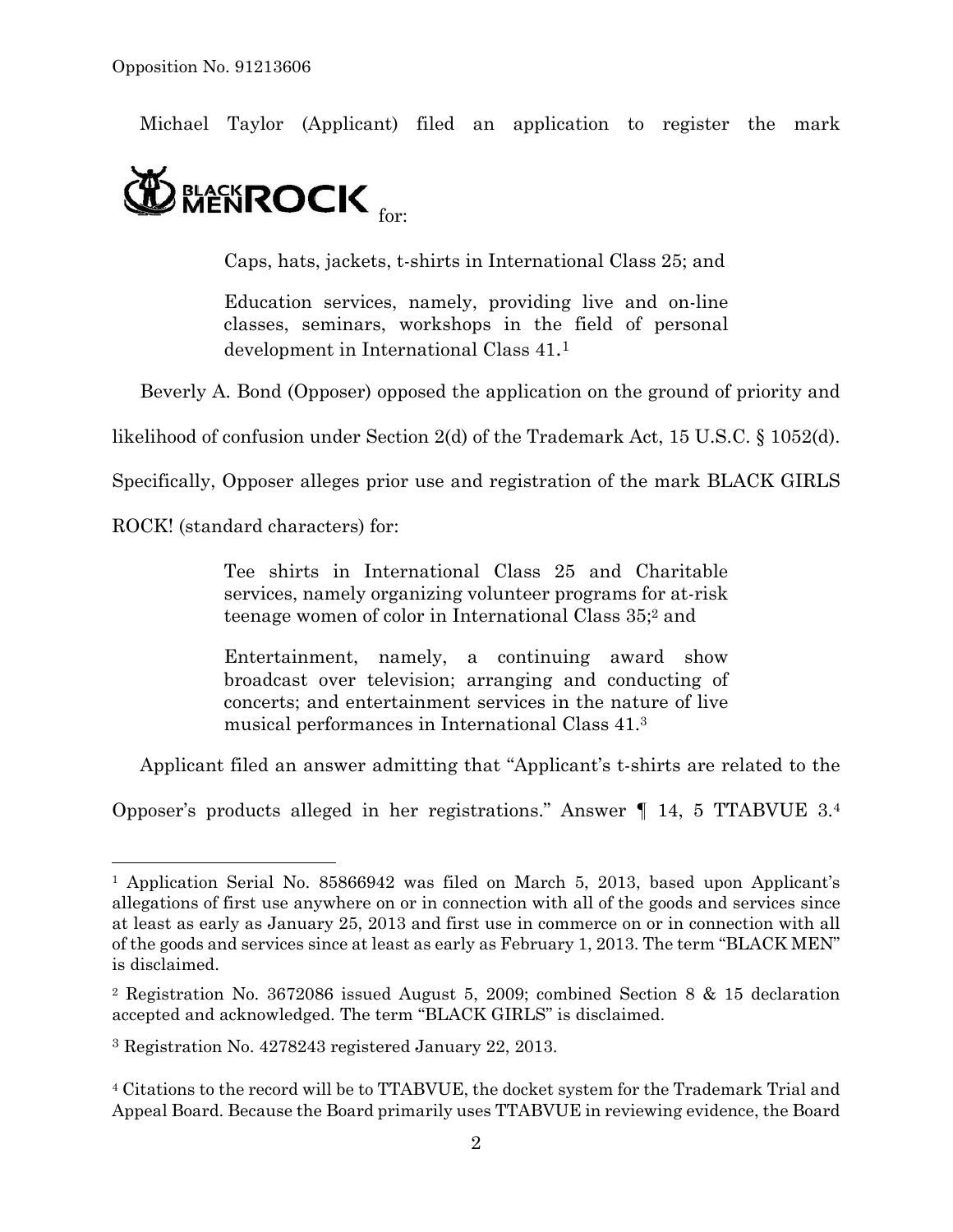$\overline{a}$ 

Applicant denied all other salient allegations in the notice of opposition and asserted six "affirmative defenses."5

Applicant filed a motion for summary judgment on July 10, 2014. While Applicant's motion was denied in an order issued February 13, 2015, the Board found that Opposer had established standing and priority based on proof of Opposer's pleaded registrations.6 Insofar as standing has been established and priority is not at issue, there will be no further reference to these elements of Opposer's case. Opposer then filed its own motion for summary judgment on likelihood of confusion, which was also denied. In both orders denying the parties' respective motions for summary judgment on likelihood of confusion, the Board noted that the remaining issues were relatively straightforward and encouraged the parties to stipulate to the resolution of the proceeding by means of the Board's Accelerated Case Resolution ("ACR") procedure. The parties agreed with the Board's suggestion and stipulated to a procedure that permitted resolution of the case on the basis of the summary judgment record.

prefers that citations to material or testimony in the record that has not been designated confidential include the TTABVUE docket entry number and the TTABVUE page number. *Turdin v. Trilobite, Ltd.*, 109 USPQ2d 1473, 1476 n.6 (TTAB 2014); Trademark Trial and Appeal Board Manual of Procedure (June 2015) (TBMP) § 801.03 (2015).

<sup>&</sup>lt;sup>5</sup> In an order dated February 5, 2014, the Board struck the following affirmative defenses: (1) failure to state a claim, (2) failure to maintain, police or enforce Opposer's rights in her trademark, and (3) abandonment of rights. 9 TTABVUE 5.

<sup>6</sup> Opposer declared under oath that she "first began youth mentoring services under the mark in September 2006." Applicant's First Set of Interrogatories," 29 TTABVUE 92. Since the September 2006 date precedes both Applicant's earliest alleged date of use (January 2013) and the filing date of his application (March 5, 2013), Opposer has also established priority based on her common law rights with respect to youth mentoring services.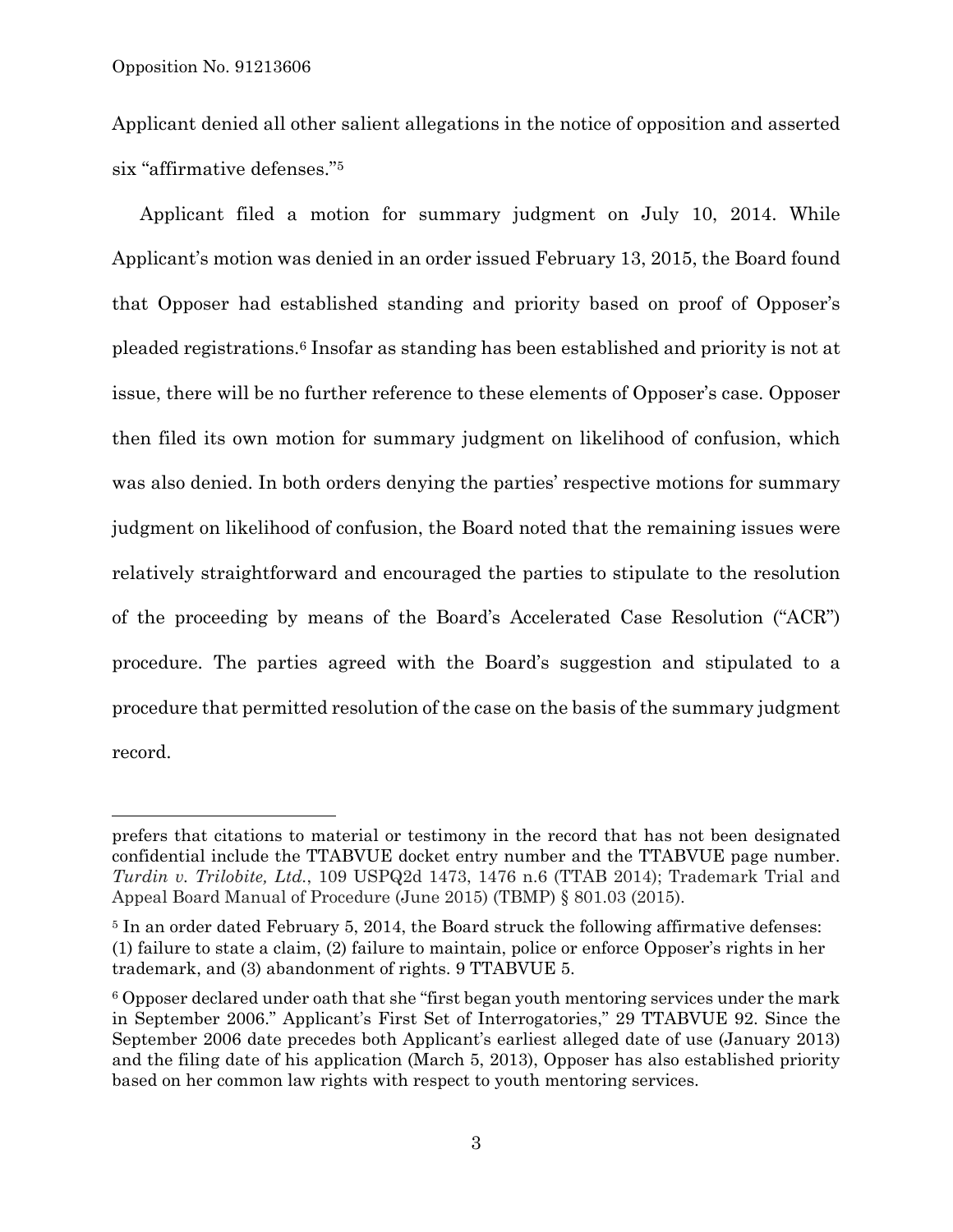• **ACR.**

ACR is intended as an expedited alternative to a traditional Trademark Trial and Appeal Board *inter partes* proceeding that involves full discovery, trial and briefing. The proceeding may take many forms, including a form similar to a motion for summary judgment or cross-motions for summary judgment with accompanying evidentiary submissions that the parties use as a substitute for a trial record and traditional briefs at final hearing. *See Conolty v. Conolty O'Connor NYC LLC,* 111 USPQ2d 1302, 1304 (TTAB 2014); and *Miller Brewing Co. v. Coy Int'l Corp.*, 230 USPQ 675 (TTAB 1986). *See also* Trademark Board Manual of Procedure (TBMP) § 528.05(a)(2) and authorities cited therein.

In order to take advantage of any form of ACR, the parties must stipulate that the Board may resolve any genuine disputes of material fact in the context of something less than a full trial. *Conolty,* 11 USPQ2d at 1304*.* For example, if the parties have already filed cross-motions for summary judgment, they may stipulate both that the Board may resolve any genuine disputes of material fact and consider the parties' cross-motions as the parties' final briefs in the case in lieu of a full trial. *See, e.g., Weatherford/Lamb Inc. v. C&J Energy Services Inc.*, 96 USPQ2d1834, 1836 (TTAB 2010); *Eveready Battery Co. v. Green Planet Inc.*, 91 USPQ2d 1511 (TTAB 2009). The parties may elect to proceed under ACR, relying on the summary judgment briefs and evidence, even where the earlier motions for summary judgment were denied. They may also agree to supplement previously-filed motions for summary judgment if necessary.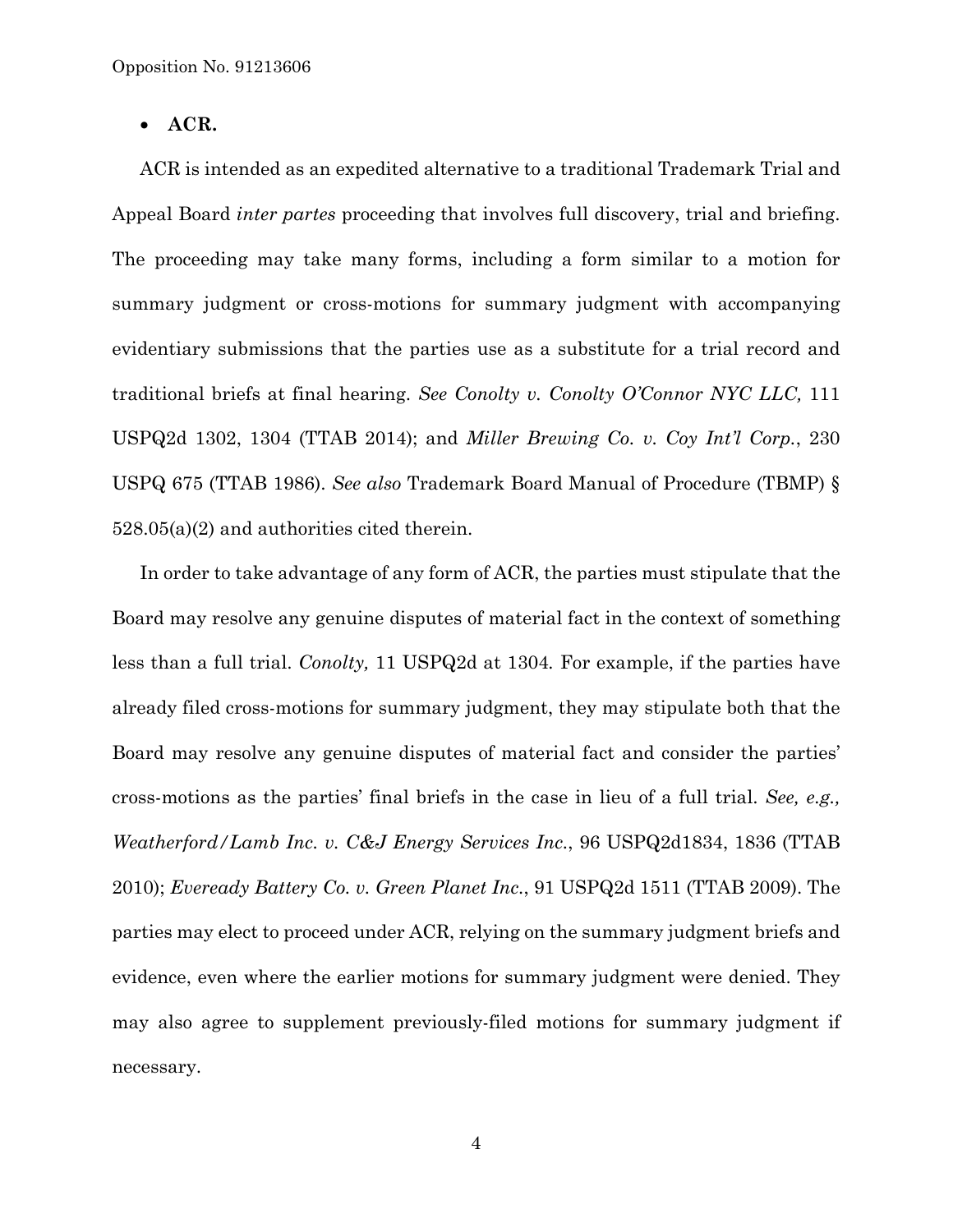Further, as was done in this case, where the Board finds a case to be a suitable candidate for resolution under ACR, it may so inform the parties and seek their agreement to use ACR procedures. *See* TBMP § 702.04(a) (2015).

In a telephone conference with the Board on November 24, 2015, the parties agreed to use the Board's ACR procedure. A summary of the stipulations approved by the Board is set forth below:

- the Parties will principally rely upon the evidence submitted in connection with the two previously filed motions for summary judgment, and any supplemental declarations;
- the Parties may supplement their previously filed briefs on the motion for summary judgment, but will limit any supplemental briefs to ten pages;
- the Parties will forgo reply briefing;
- the burden of proof to establish her case by a preponderance of the evidence remains with Opposer and
- the Board may resolve disputes as to any material fact which the Board may find to exist and may issue a final ruling after considering the parties' ACR submissions.

# • **The Record.**

l

The record includes the pleadings, and by operation of Trademark Rule 2.122(b),

37 CFR § 2.122(b), the file of the opposed application. In addition, the parties

introduced the following evidence with their motions for summary judgment:

Opposer's evidence:7

1. Discovery Deposition of Opposer, Beverly A. Bond (Bond Depo.), Exhibit C to Opposer's Motion for

<sup>7</sup> Most of Opposer's evidence was submitted both with Opposer's Motion for Summary Judgment and with Opposer's Opposition to Applicant's Motion for Summary Judgment. We have cited to the substance of Opposer's motion, when applicable.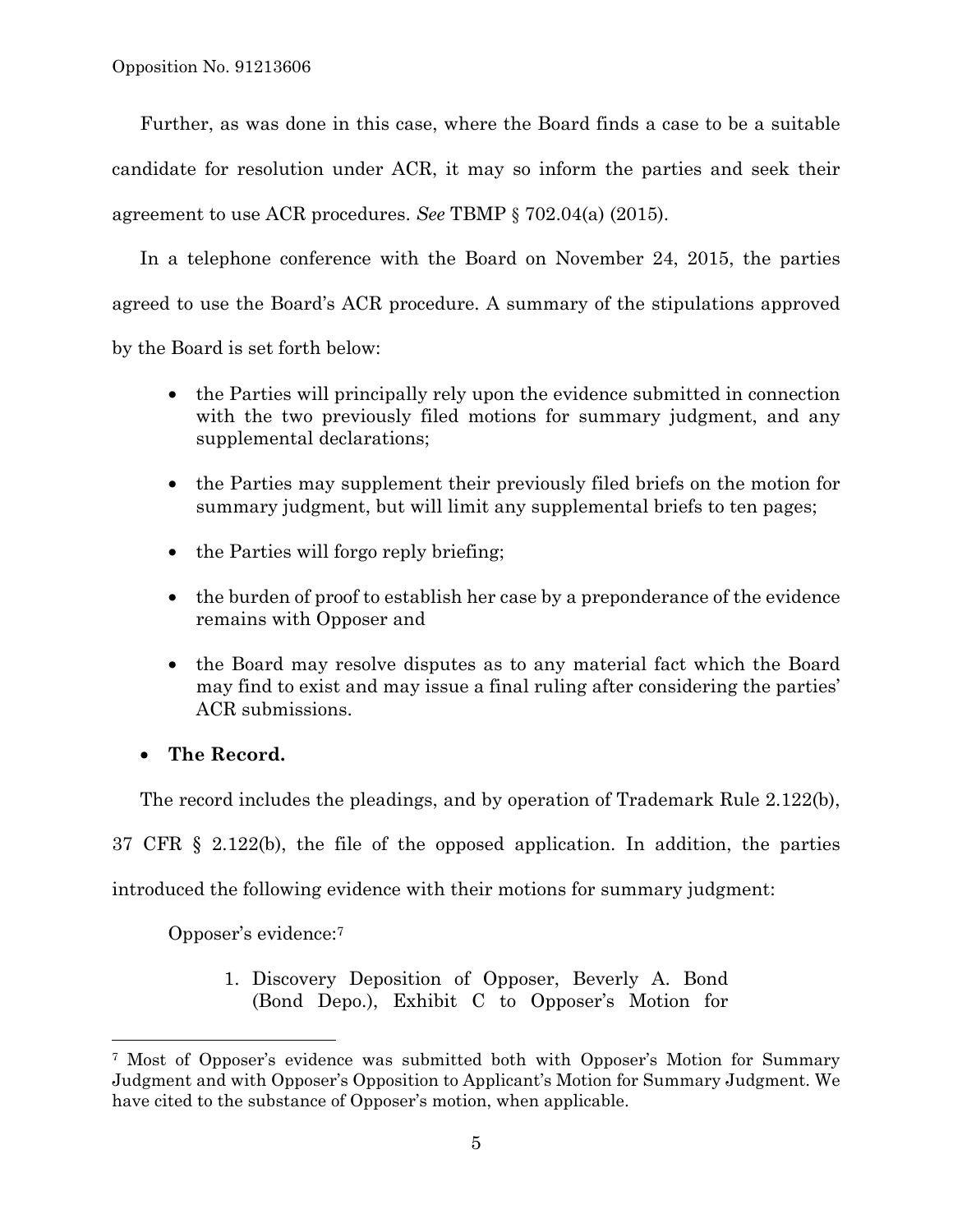Summary Judgment (Opposer's MSJ), 29 TTABVUE 46-81;

- 2. Opposer's Amended Answers to Applicant's First Set of Interrogatories, Exhibit D to Opposer's MSJ, 29 TTABVUE 86-103;
- 3. Opposer's Responses to Applicant's First Request for Production of Documents, Exhibit E to Opposer's MSJ, 29 TTABVUE 105-140;
- 4. Declaration of Opposer's Attorney Charles M. Allen authenticating exhibits to Opposer's MSJ (Allen Decl.), Exhibit F to Opposer's MSJ, 29 TTABVUE 143-149;
- 5. Copies of information regarding Opposer from both magazines and newspapers and websites of the same, Exhibits G1-G5 to Opposer's MSJ, 29 TTABVUE 151- 179;
- 6. Wikipedia article about Opposer, Exhibit H to Opposer's MSJ, 29 TTABVUE 181-182;
- 7. Social media postings from Opposer's Twitter and Facebook account, Exhibits I and J to Opposer's MSJ, 29 TTABVUE 184-194;
- 8. Discovery deposition of Applicant, Michael Wayne Taylor, and exhibits thereto, Exhibit O to Opposer's MSJ, 29 TTABVUE 196-243;
- 9. Documents from the application file from the USPTO's Trademark Search System (TESS) and Trademark Status & Document Retrieval System (TSDR) - Exhibit P to Opposer's MSJ, 29 TTABVUE 245-253;
- 10.Articles about Beverly A. Bond, Exhibits K and L to Opposer's MSJ, 29 TTABVUE 255-261;
- 11.Applicant's Responses to Opposer's Interrogatories, Exhibit M to Opposer's MSJ, 29 TTABVUE 263-271;
- 12.Applicant's Responses to First Requests for Production, Exhibit N to Opposer's MSJ, 29 TTABVUE 273-296; and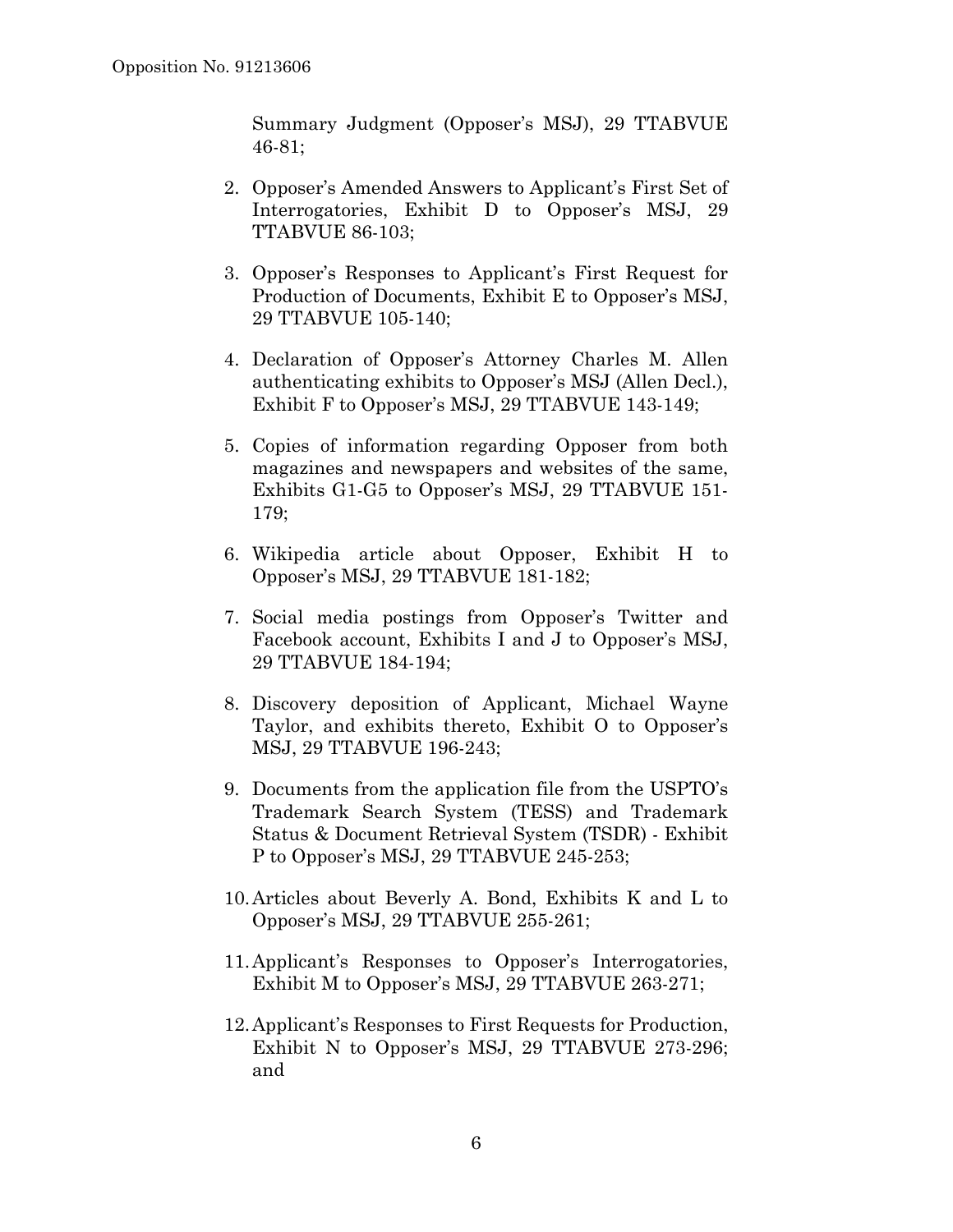13.Webpages from Opposer's website providing information about Opposer's services; Opposer, Opposer's sale of goods; promotional material, and information regarding televised awards show, Exhibit F2 to Opposer's Response to Applicant's Motion for Summary Judgment (Applicant's MSJ), 18 TTABVUE.

Applicant's evidence:8

- 1. Selected questions and answers thereto from Opposer's Amended Answers to Applicant's First Set of Interrogatories, Exhibit A to Applicant's MSJ, 13 TTABVUE 7-12;
- 2. Selected questions and answers thereto from Applicant's Responses to Opposer's Interrogatories, Exhibit A to Applicant's MSJ, 13 TTABVUE 13-15;
- 3. Webpages from Black Women Rock! website (blackwomenrock.com), Exhibit E to Applicant's MSJ, 13 TTABVUE 19; and
- 4. Google Search results for "black women rock," Exhibit F to Applicant's MSJ, 13 TTABVUE 19.

# • **Likelihood of Confusion.**

 $\overline{a}$ 

Our determination of the issue of likelihood of confusion is based on an analysis of all of the probative facts in evidence that are relevant to the factors set forth in *In re E. I. du Pont de Nemours & Co.,* 476 F.2d 1357, 177 USPQ 563 (CCPA 1973); *see also Palm Bay Imps., Inc. v. Veuve Clicquot Ponsardin Maison Fondee En 1772,* 396 F.3d 1369, 73 USPQ2d 1689 (Fed. Cir. 2005); *In re Majestic Distilling Co., Inc.,* 315 F.3d 1311, 65 USPQ2d 1201 (Fed. Cir. 2003). In considering the evidence of record on

<sup>8</sup> Applicant also submitted a copy of USPTO records for cancelled Registration No. 4155903 (BLACK KIDS ROCK!) and abandoned application, Serial No. 85457282 (BLACK CHICKS ROCK!!! & design), which, as discussed below, have no probative value.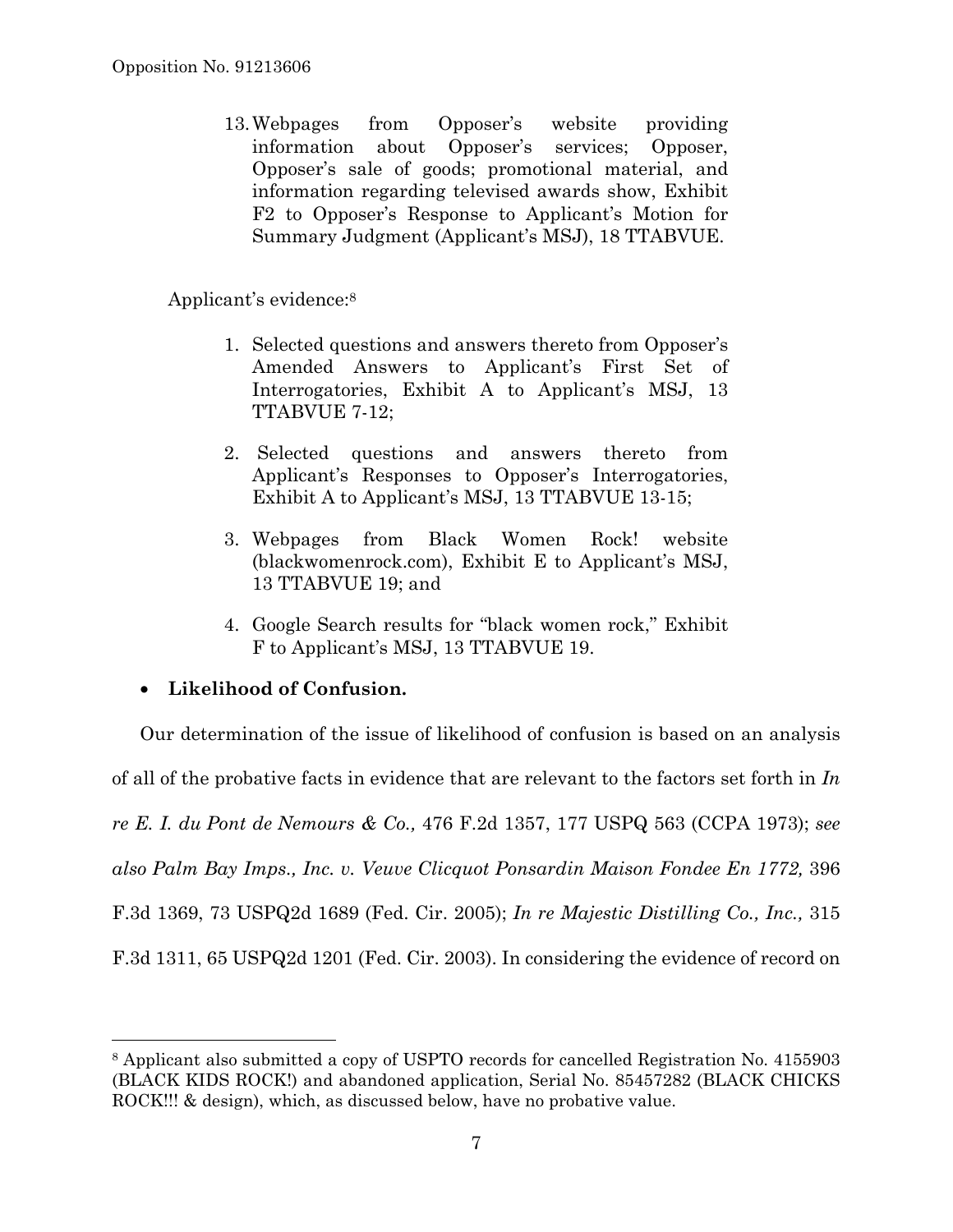these factors, we keep in mind that "[t]he fundamental inquiry mandated by Section 2(d) goes to the cumulative effect of differences in the essential characteristics of the goods and differences in the marks." *Federated Foods, Inc. v. Fort Howard Paper Co*., 544 F.2d 1098, 192 USPQ 24 (CCPA 1976); *see also In re Dixie Rests. Inc.,* 105 F.3d 1405, 41 USPQ2d 1531 (Fed. Cir. 1997).

## **1. Similarity or dissimilarity of the goods and services, channels of trade and class of purchasers.**

We start our analysis with the second and third *du Pont* factors and look at the relationship between the goods and services at issue, the channels of trade in which they travel and the class of purchasers. When determining the relationship between the goods and services,

[t]he authority is legion that the question of registrability of an applicant's mark must be decided on the basis of the identification of goods [and services] set forth in the application regardless of what the record may reveal as to the particular nature of an applicant's goods, the particular channels of trade or the class of purchasers to which sales of the goods [and rendering of services] are directed.

*Octocom Systems, Inc. v. Houston Computers Services Inc*., 918 F.2d 937, 16 USPQ2d

1783, 1787 (Fed. Cir. 1990); *see also Stone Lion Capital Partners, LP v. Lion Capital LLP,* 746 F.3d 1317, 110 USPQ2d 1157, 1161-1162 (Fed. Cir. 2014). "[A] likelihood of confusion may be found with respect to a particular class based on any item within the identification of goods for that class." *Rocket Trademarks Pty Ltd. v. Phard S.p.A.*, 98 USPQ2d 1066, 1073 (TTAB 2011); *see also Tuxedo Monopoly Inc. v. General Mills Fun Group,* 648 F.2d 1335, 209 USPQ 986, 988 (CCPA 1981).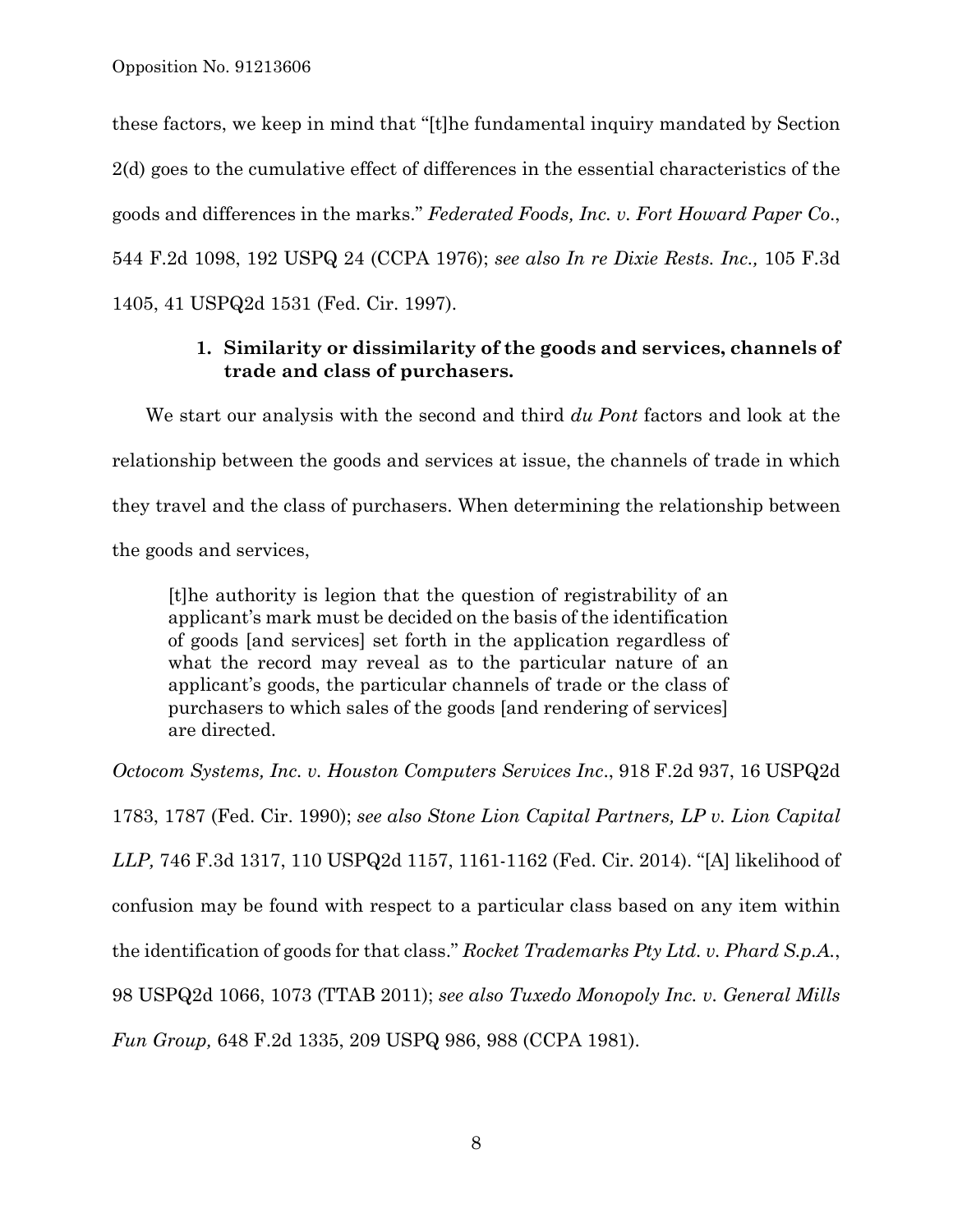Applicant's caps, hats, jackets, t-shirts and the t-shirts in Opposer's registration are in part identical. In addition, there are no restrictions in either the application or the registration as to the channels of trade in which Applicant's and Opposer's goods are sold. "It is well established that absent restrictions in the application and registration, [identical] goods and services are presumed to travel in the same channels of trade to the same class of purchasers." *In re Viterra Inc.*, 671 F.3d 1358, 101 USPQ2d, 1905, 1908 (Fed. Cir. 2012). Because the goods are in-part identical, the identical goods are presumed to travel in the same channels of trade to the same classes of purchasers.

Next, we look at the services at issue. The services in the application are identified as "education services, namely, providing live and on-line classes, seminars, workshops in the field of personal development"; and the services in the Opposer's registrations are identified as: "charitable services, namely, organizing volunteer programs for at-risk teenage women of color"; and "entertainment, namely, a continuing award show broadcast over television; arranging and conducting of concerts; and entertainment services in the nature of live musical performances."

Applicant contends that his services would not be confused with Opposer's services because they are intended for black men, not black girls.9 We first note there is no such limitation in Applicant's identification of services. *Octocom*, 16 USPQ2d at

l

<sup>9</sup> *See* Applicant's Reply Brief in support of his MSJ, 20 TTABVUE 5.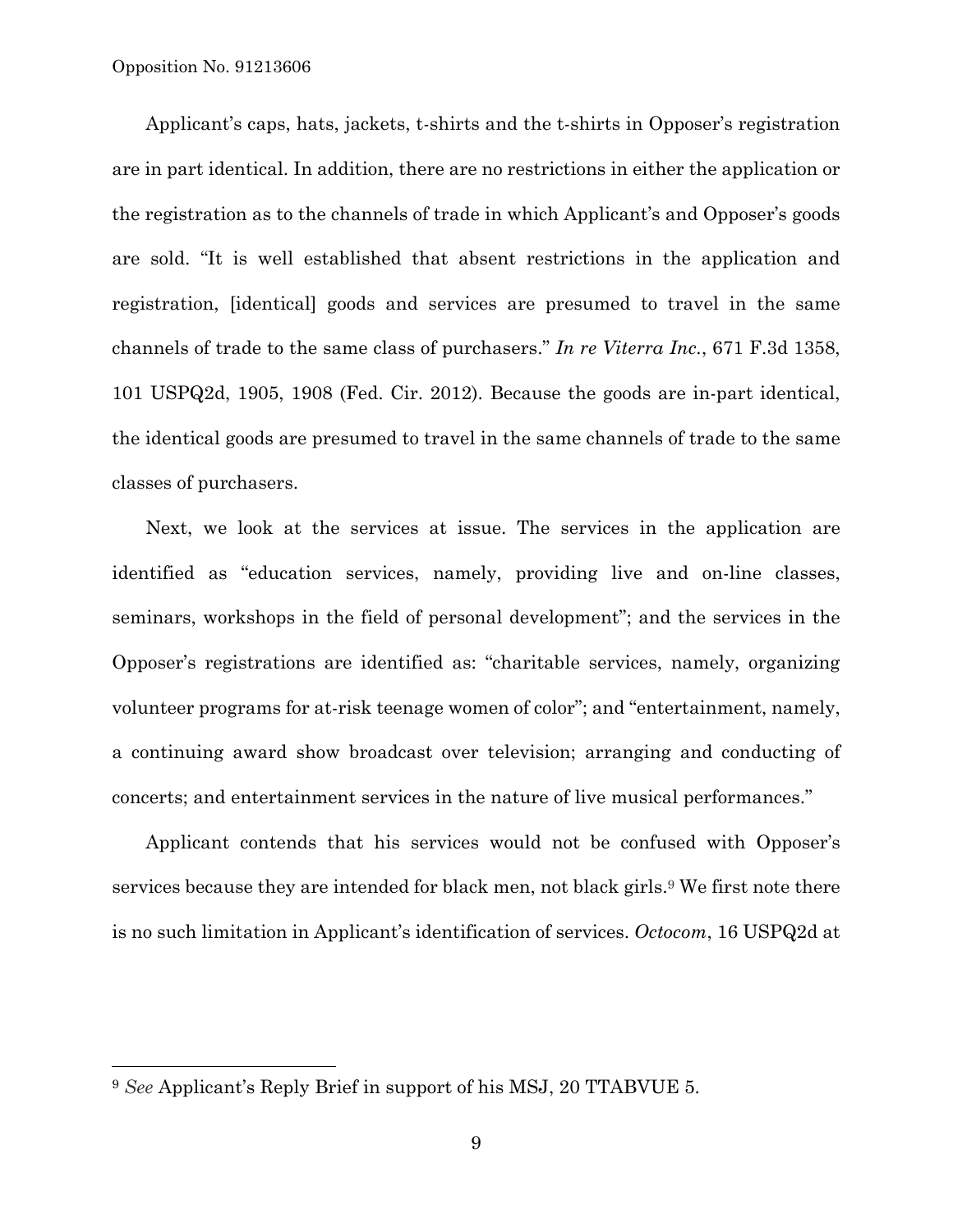1687. Moreover the services do not have to be identical to support a finding that there

is a likelihood of confusion.

It is settled that it is not necessary that the respective services be identical or even competitive in order to support a finding of likelihood of confusion. That is, the issue is not whether consumers would confuse the services themselves, but rather whether they would be confused as to the source of the services. It is sufficient that the services be related in some manner, or that the circumstances surrounding their use be such that they would be likely to be encountered by the same persons in situations that would give rise, because of the marks used thereon, to a mistaken belief that they originate from or are in some way associated with the same source or that there is an association or connection between the sources of the respective services.

*Miss Universe L.P. v. Community Marketing Inc*., 82 USPQ2d 1562, 1568 (TTAB

2007) (finding MR. GAY UNIVERSE for gay beauty pageants confusingly similar to

MISS UNIVERSE for beauty pageants and contests); *see also Coach Servs., Inc. v.* 

*Triumph Learning LLC*, 668 F.3d 1356, 101 USPQ2d 1713, 1722 (Fed. Cir. 2012).

Based on the evidence discussed below, we find that Opposer's charitable services, which include the organization of volunteer programs, are related to Applicant's educational services. When asked in an interrogatory to "describe in detail the nature of Opposer's businesses relating to Opposer's Mark, including the date on which Opposer first engaged in each such business," Opposer replied,

> BLACK GIRLS ROCK! INC. empowers and mentors youth of color, promotes the arts for young women of color, and encourages dialogue and analysis of the way women of color are portrayed in the media. … It provides mentoring services and it conducts the annual BLACK GIRLS ROCK! Queens' Camp for Leadership and Excellence. It also sells and distributes clothing items in support of its mission.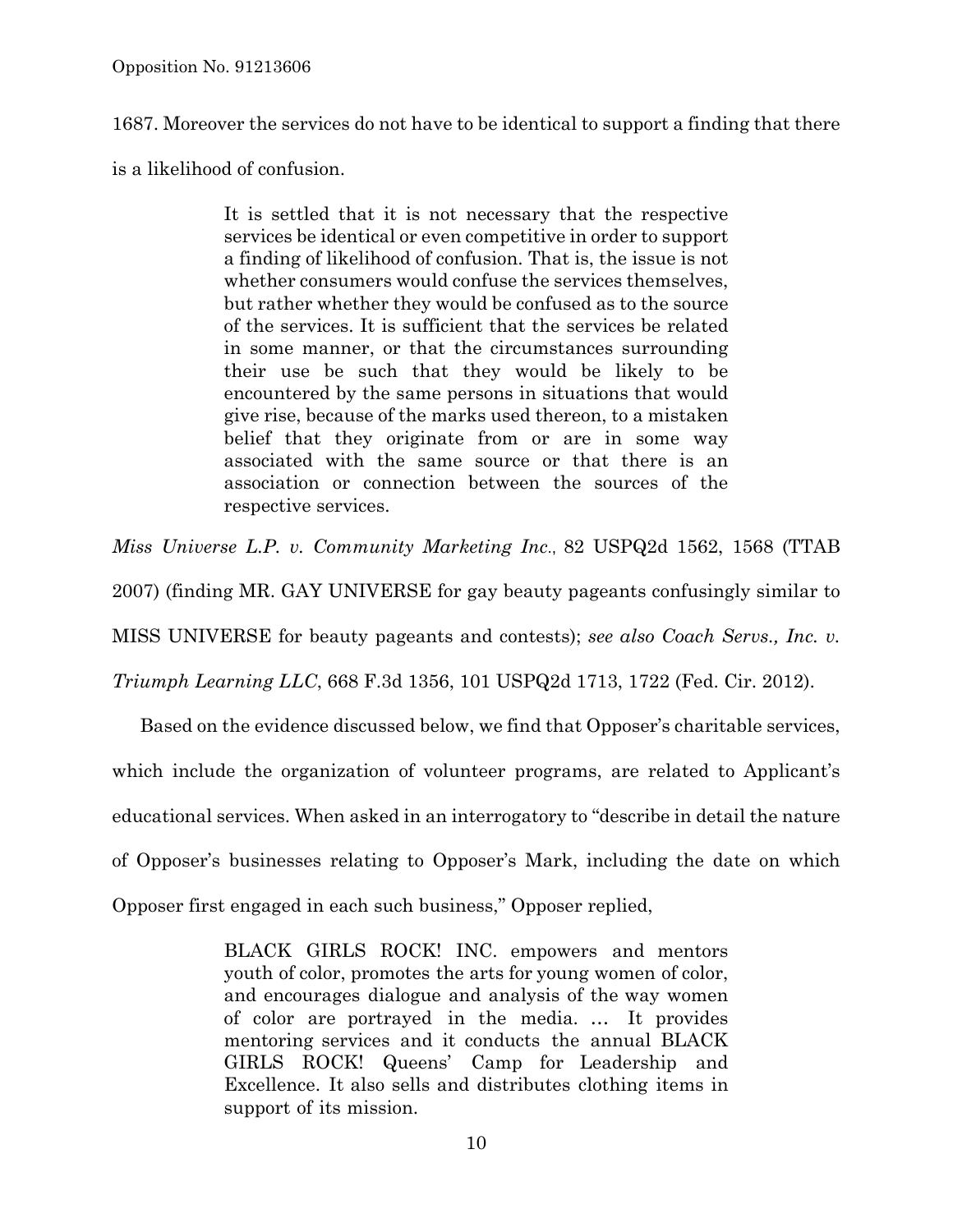Opposer's Motion for Summary Judgment, Exhibit D – "Opposer's Amended Answers

to Applicant's First Set of Interrogatories," 29 TTABVUE 92.

Applicant admitted in his discovery deposition that the programs that he and

Opposer offer are related:

Q. Other than the fact that the program is for African American girls and yours is for African American men, would you agree that the Black Girls Rock activities are devoted toward improving the self-esteem of black girls?

A. Yes, I would agree with that.

Q. And your program is devoted toward building the esteem of black men?

A. Correct.

Q. And their program is devoted toward the empowerment of African American girls, correct?

A. Correct.

Q. And yours is devoted to the empowerment of African American men, correct?

A. Correct.

Q. Essentially setting aside the distinction and the participants, the programs themselves are similar, are they not?

A. Similar.

Opposer's Motion for Summary Judgment, Exhibit O – "Discovery deposition of Applicant, Michael Wayne Taylor" and exhibits thereto, Exhibit O to Opposer's MSJ, 29 TTABVUE 209. Further, since Applicant's recitation of services does not restrict his education services to "black men," these services could be rendered to "black girls." Moreover, as Opposer testified, while the identification in her registration is limited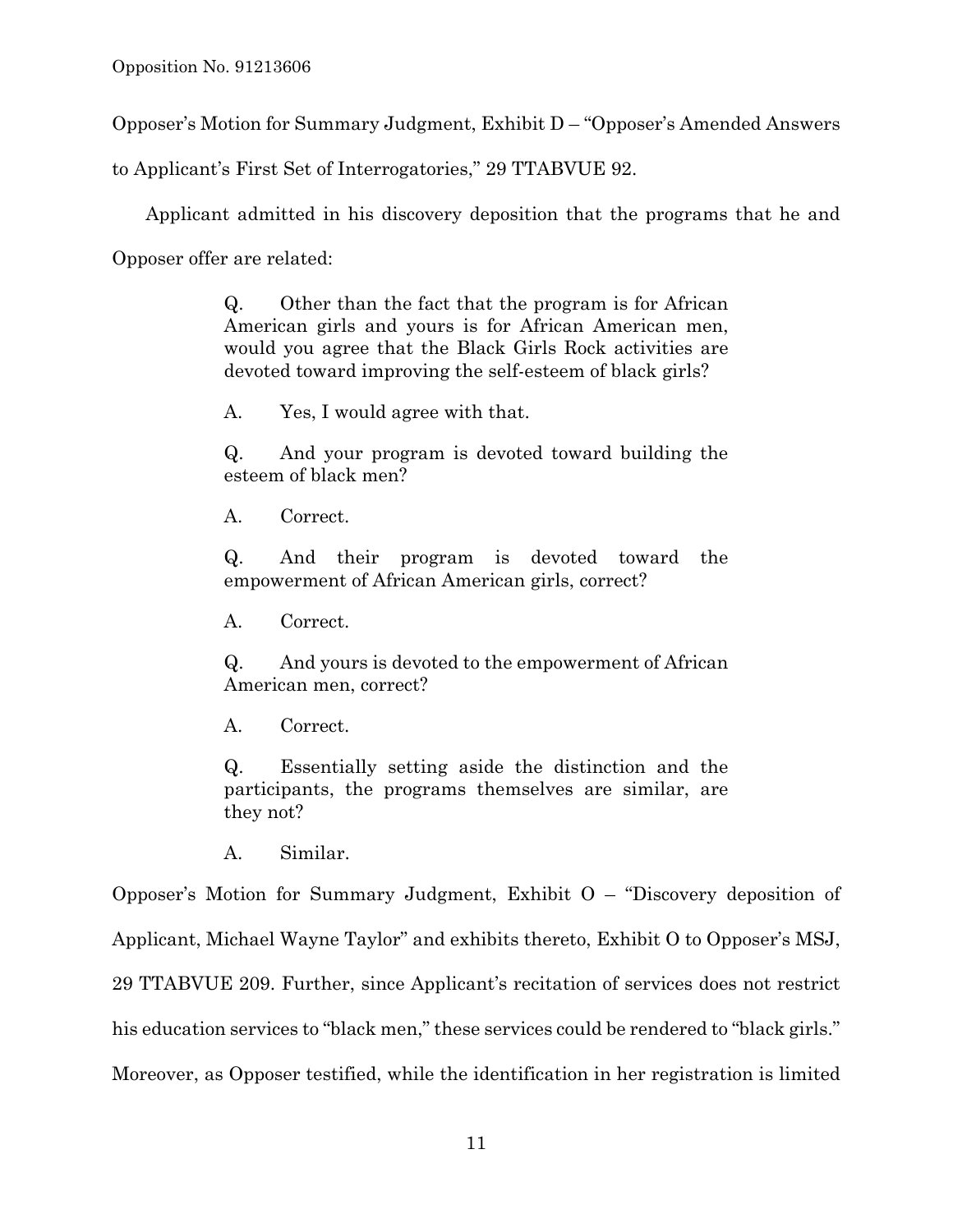to "teenage women of color," her common law rights are not so limited in that her services involve "black men":

> Q. Have you ever used any black men in [sic] as role models for black girls?

A. Yes.

Q. Who were those?

A. In 2007, we started to also honor men, because we wanted to make sure that this was an inclusive organization, with the intention of launching our boys program.

Opposer's Motion for Summary Judgment, Exhibit O – "Discovery deposition of Opposer, Beverly Bond," Exhibit C to Opposer's MSJ, 29 TTABVUE 51. Ms. Bond also testified that "we also had men participate outside of being honorees. They participate in our programs and speak to our girls." *Id* at 52.

Q. What do the men tell girls?

A. It's an empowerment circle. We have empowerment circles, where people talk about their success and their struggles – their past success.

Id. As established by this evidence, the services are related.

As discussed, the second *du Pont* factor favors a finding of likelihood of confusion with respect to both Applicant's goods and services. With respect to the clothing articles in both the application at issue and Opposer's registration, the third *du Pont*  factor favors a finding of likelihood of confusion. However, while the consumers may be identical, the evidence is not sufficient to establish an overlap in the channels of trade for the services. *See Parfums de Couer Ltd. v. Lazarus*, 83 USPQ2d 1012, 1021 (TTAB 2007) ("[T]he mere fact that goods and services may both be advertised and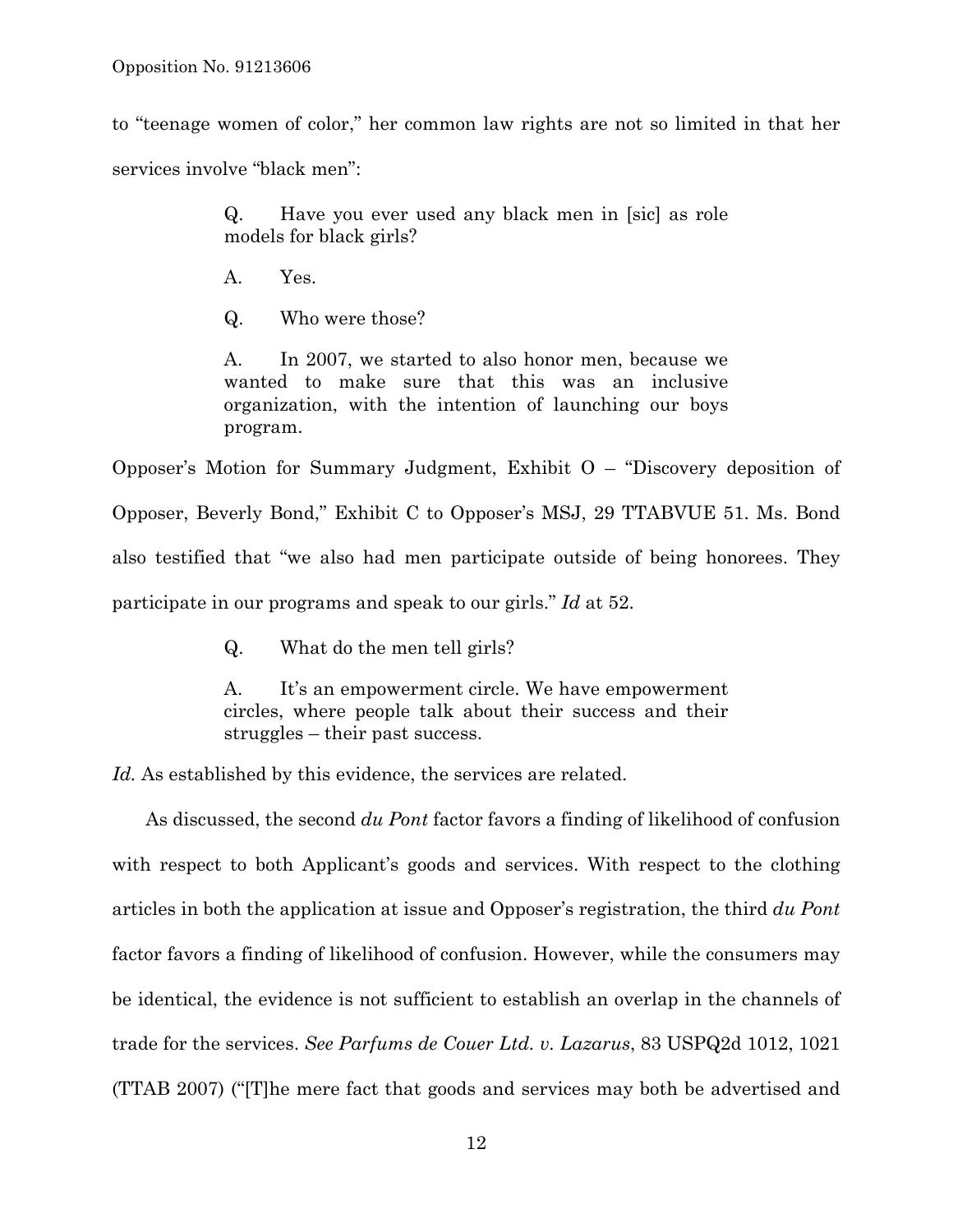offered through the Internet is not a sufficient basis to find that they are sold through the same channels of trade. The Internet is such a pervasive medium that virtually everything is advertised and sold through the Internet."). Accordingly, we find the channels of trade factor to be neutral with respect to the parties' services.

#### **2. The number and nature of similar marks in use on similar goods and services.**

Applicant argued that the records of the U.S. Patent and Trademark Office support his position that the marks are different because "the Office has allowed different BLACK --- ROCK format marks." Applicant's Motion for Summary Judgment, 13 TTABVUE 3. Applicant specifically cites a cancelled registration (BLACK KIDS ROCK!) and an abandoned application (BLACK CHICKS ROCK!!! & design). The existence of a cancelled registration and an abandoned application does not establish that Opposer's mark is weak. As the Board stated in the order denying Applicant's motion for summary judgment:<sup>10</sup>

> Cancelled registrations are 'only evidence that the registration issued and does not afford … any legal presumptions under Trademark Act Section 7(b),' including the presumption that the registrations are valid, that the registrations are currently owned by the listed registrant, or that the registrant has the exclusive right to use the mark in commerce in connection with the goods and services specified in the registration certificate.' *See In re Pedersen*, 109 USPQ2d at 1197 (*citing Anderson, Clayton & Co. v. Krier*, 178 USPQ at 47 (statutory benefits of a registration disappear when the registration is cancelled)).

1

<sup>10 25</sup> TTABVUE 8-9.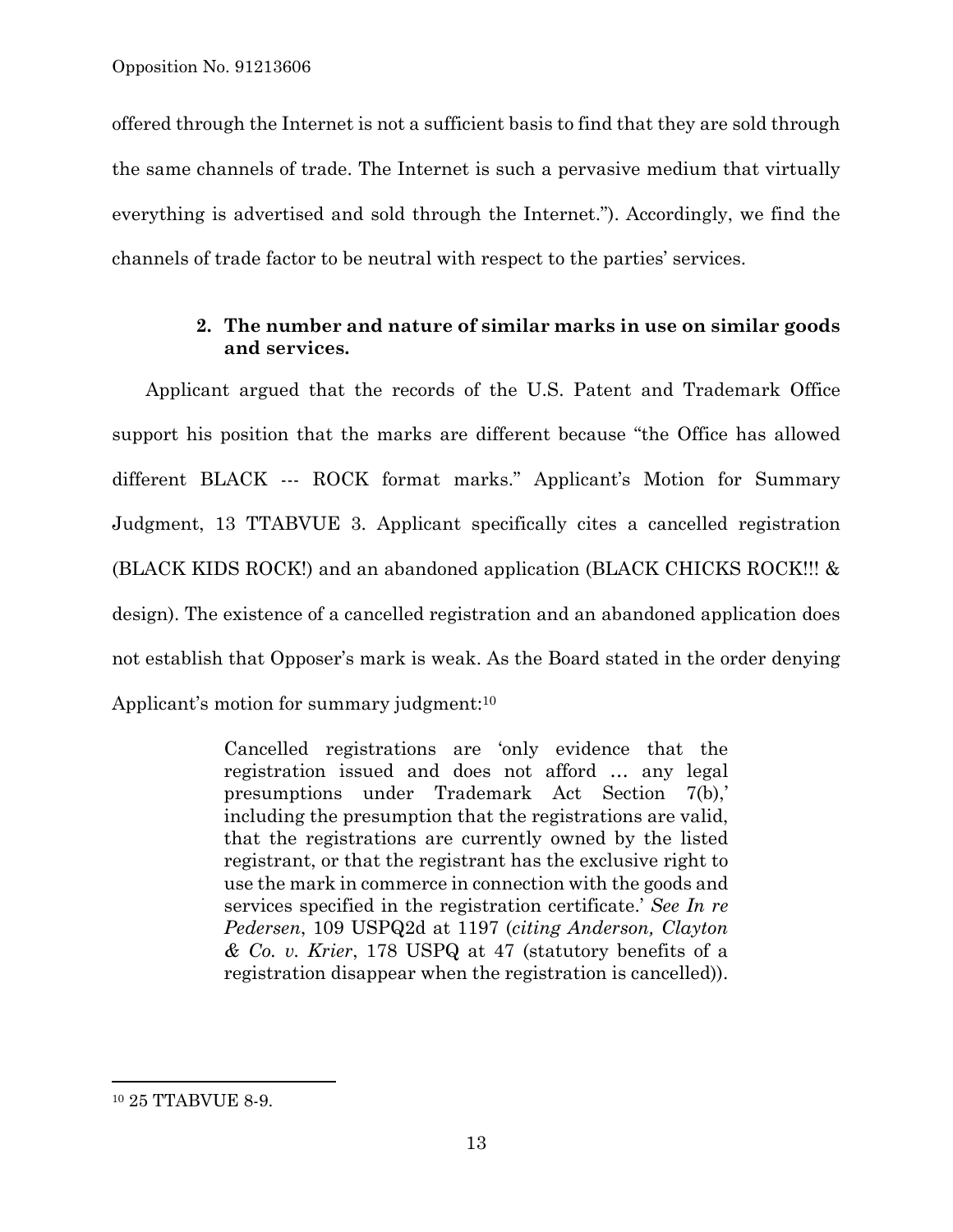Moreover, rights in an application are contingent upon registration.<sup>11</sup> Therefore, neither the abandoned application nor the cancelled registration are probative of the strength of Opposer's mark.

Applicant also argues that the Internet evidence he submitted of use of thirdparty use of the mark BLACK WOMEN ROCK12 establishes that Opposer is not entitled to her registration. It is not clear whether this argument is asserted to establish that third-party use renders Opposer's mark weak or whether Applicant is attacking the validity of Opposer's registration based on a third-party's use of a similar mark.

While "sufficient evidence of third-party use of similar marks can show that customers … have been educated to distinguish between different … marks on the basis of minute distinctions,"13 the single use proffered by Applicant is insufficient to establish that Opposer's mark is weak. To the extent that Applicant is claiming that Opposer's registration should not have issued or cannot be maintained, Applicant is attacking the validity of Opposer's registration. The proper action for attacking the validity of a registration is a cancellation action. *Fiserv, Inc. v. Elec. Transaction Sys. Corp*., 113 USPQ2d 1913, 1919 n.7 (TTAB 2015) (stating that absent a counterclaim, an applicant may not pursue an impermissible collateral attack on an opposer's

1

<sup>11</sup> Section 7 (c) of the Trademark Act; 15 U.S.C. § 1057 (c). Applications are evidence only that they were filed. *Nike Inc. v. WNBA Enters. LLC*, 85 USPQ2d 1187, 1193 n.8, 1201 (TTAB 2007).

<sup>12</sup> From the website located at www.blackwomenrock.com.

<sup>13</sup> *Juice Generation, Inc. v. GS Enters. LLC*, 794 F.3d 1334, 115 USPQ2d 1671, 1674 (Fed. Cir. 2015).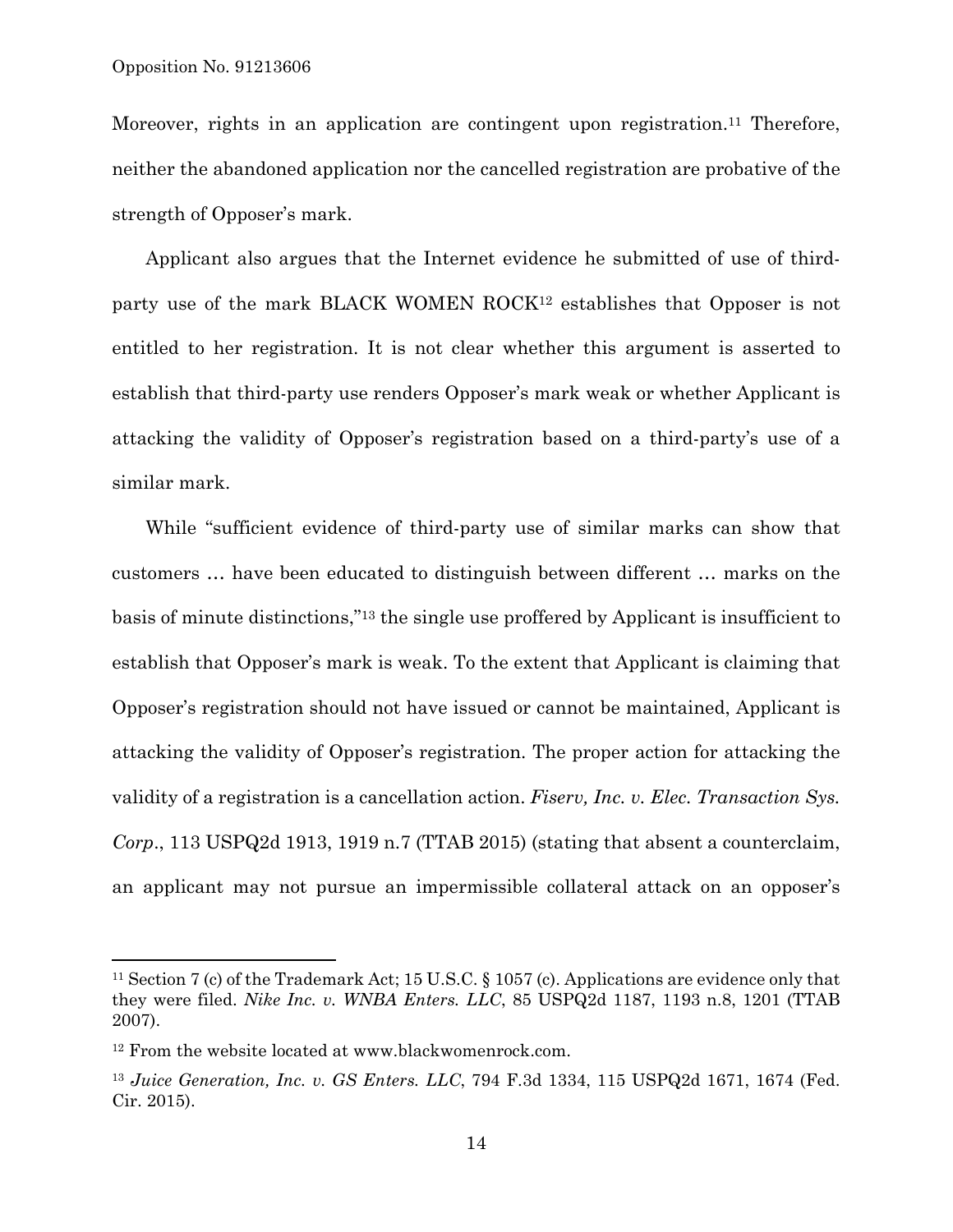registration); *see also Dixie Rests. Inc.,* 41 USPQ2d at 1534-35; *Contour Chair-Lounge Co. v. Englander Co*., 324 F.2d 186, 139 USPQ 285, 287. In any event, as noted above, evidence of one third-party user of a mark that is similar to Opposer's mark is not sufficient to establish that Opposer's mark is a weak mark entitled to only a narrow scope of protection or exclusivity of use especially when Applicant has not introduced any evidence regarding the extent to which that mark has been used. *See Hunter Indus., Inc. v. Toro Co.,* 110 USPQ2d 1651, 1662 (TTAB 2014). *Cf. In re Mr. Recipe, LLC,* 118 USPQ2d 1084, 1089 (TTAB 2016) ("[O]ne third-party registration has little probative value, especially in the absence of evidence that the mark is in use on a commercial scale or that the public has become familiar with it.").

Accordingly, we find the sixth *du Pont* factor to be neutral.

#### **3. Similarity or dissimilarity of the marks.**

We continue our analysis with the first *du Pont* factor, the similarity or

dissimilarity of the marks  $\bigcirc$  MENROCK and BLACK GIRLS ROCK! (standard characters) and compare them "in their entireties as to appearance, sound, connotation and commercial impression." *Palm Bay Imps.,* 73 USPQ2d at 1691. "The proper test is not a side-by-side comparison of the marks, but instead 'whether the marks are sufficiently similar in terms of their commercial impression' such that persons who encounter the marks would be likely to assume a *connection between the parties*." *Coach Servs., Inc.*, 101 USPQ2d at 1721 (emphasis added).

While "the similarity or dissimilarity of the marks is determined based on the marks in their entireties … there is nothing improper in stating that, for rational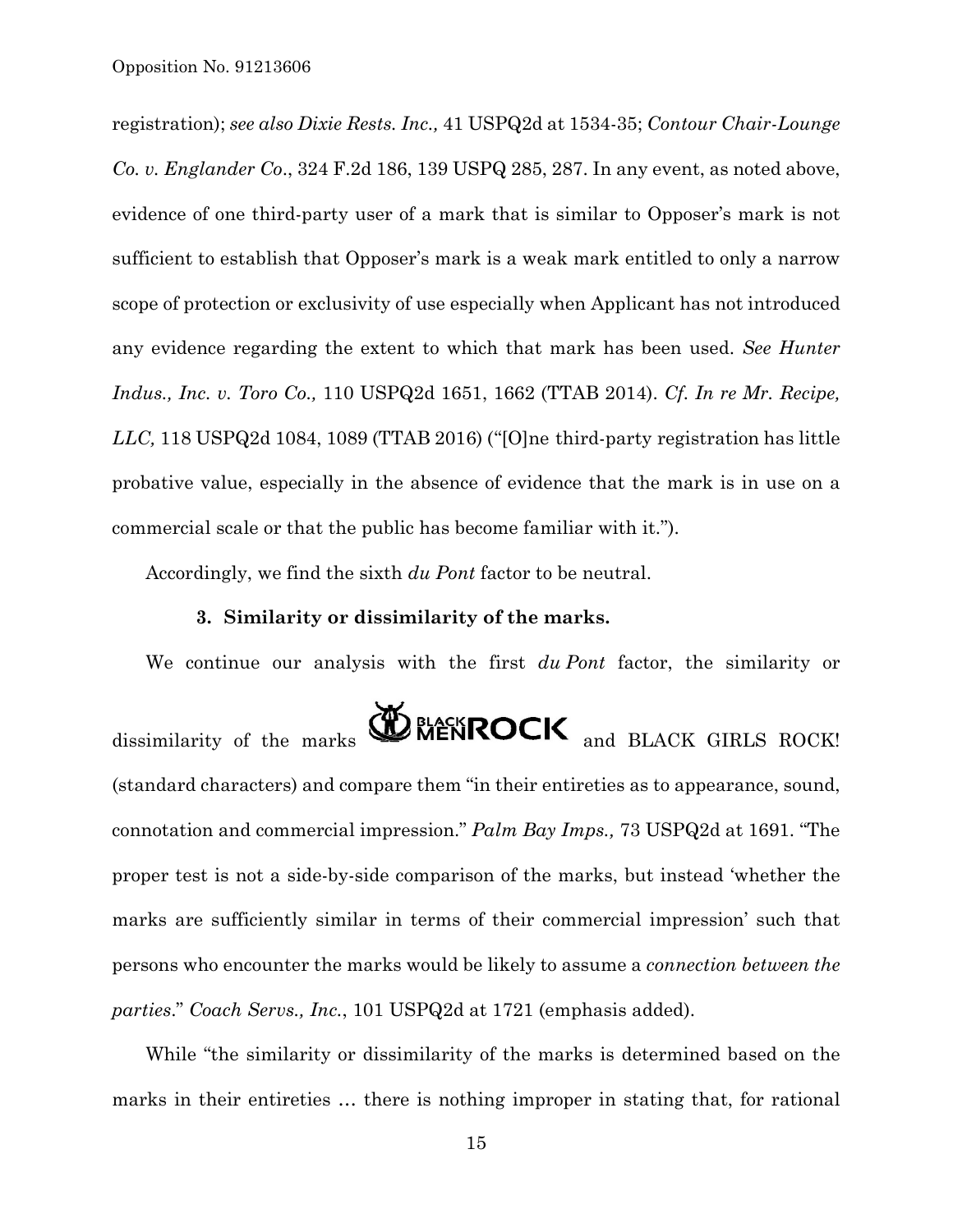$\overline{a}$ 

reasons, more or less weight has been given to a particular feature of a mark, provided the ultimate conclusion rests on a consideration of the marks in their entireties." *In re National Data Corp.,* 753 F.2d 1056, 224 USPQ 749, 751 (Fed. Cir. 1985).

In this case, Applicant's mark is a composite mark consisting of a verbal or literal portion and a design. When evaluating a composite mark containing both words and designs, the verbal portion of the mark often is more likely to indicate the origin of the goods to which it is affixed because it is the portion of the mark that consumers would use to refer to or request the goods or services. *Viterra*, 101 USPQ2d at 1908, 1911.

The only differences in the literal portions of the marks BLACK MEN ROCK and BLACK GIRLS ROCK! are the word "MEN" in Applicant's mark, and the word "GIRLS" and the exclamation point in Opposer's mark. Both marks connote that the subject of the services ("black girls" and "black men") are "very good, impressive, or exciting."14 Thus, Opposer's and Applicant's marks suggest that the programs offered by Opposer and Applicant improve the self-images of the participants. Both the design in Applicant's mark, consisting of the silhouette of a man with his arms

<sup>14</sup> *Dictionary.com Unabridged*. Random House, Inc. http://www.dictionary.com/browse/rock (accessed: May 03, 2016). The Board may take judicial notice of dictionary definitions, *Univ. of Notre Dame du Lac v. J.C. Gourmet Food Imp. Co*., 213 USPQ 594 (TTAB 1982), *aff'd*, 703 F.2d 1372, 217 USPQ 505 (Fed. Cir. 1983), including online dictionaries that exist in printed format or have regular fixed editions. *In re Red Bull GmbH*, 78 USPQ2d 1375, 1377 (TTAB 2006).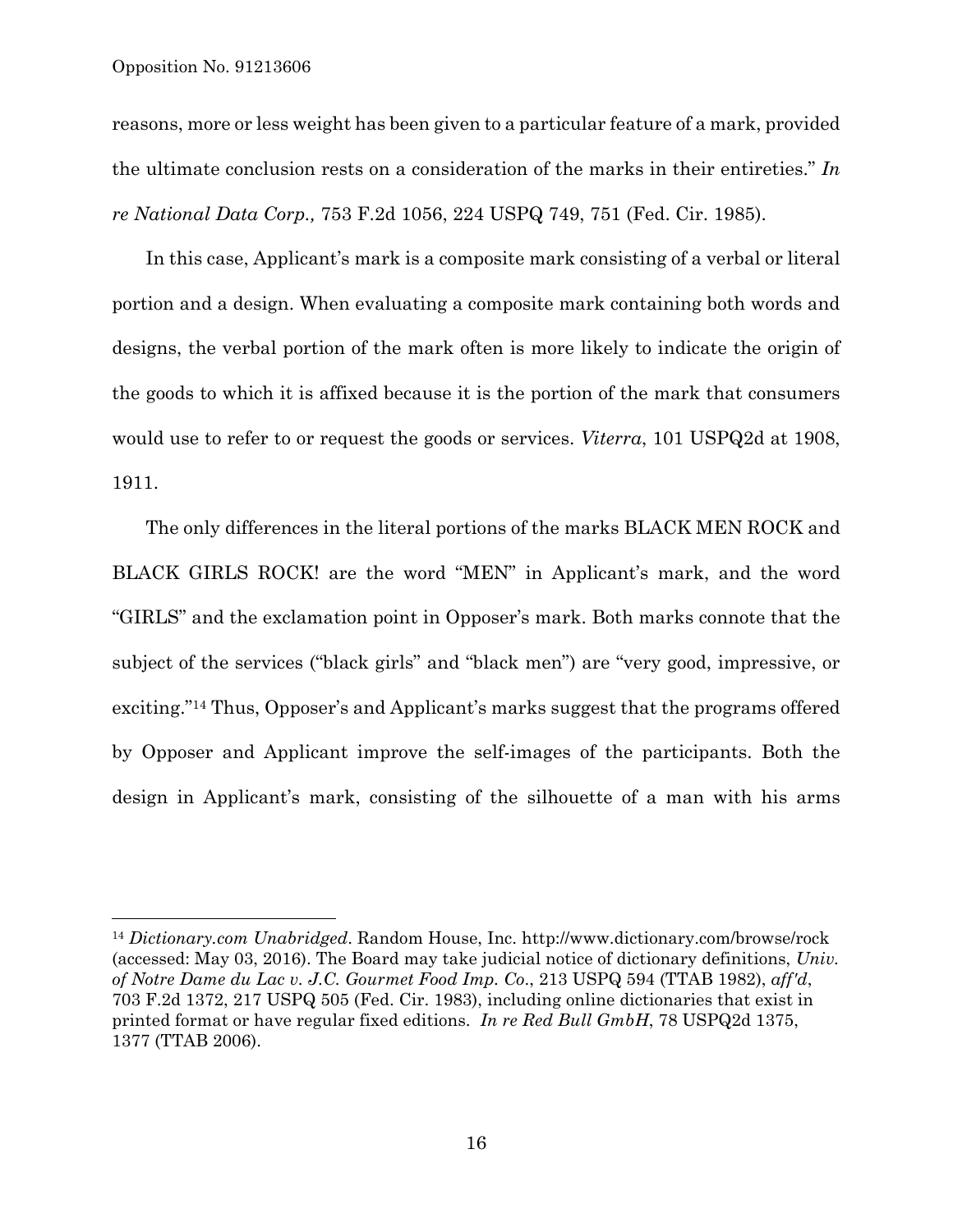$\overline{a}$ 

outstretched in a sign of victory, and the exclamation point in Opposer's mark emphasize the positive outcome the programs hope to have on the participants.

As such, while there are differences between the marks, the connotations and overall commercial impressions are similar and the similarities outweigh the differences.

Accordingly, we find that the marks are similar and the first *du Pont* factor favors a finding of likelihood of confusion.

#### **4. No actual confusion.**

Applicant's argument that there has been no actual confusion is not persuasive. The lack of actual confusion over a substantial period of time accompanied by proof that would permit a finding that there was a meaningful opportunity for such confusion to occur may be significant,<sup>15</sup> but here, there is nothing in the record regarding the extent of use, if any, of Applicant's mark. "Thus, we are unable to determine if there has been any meaningful opportunity for confusion to occur in the marketplace. In any event, the test is likelihood of confusion, not actual confusion, and, as often stated, it is unnecessary to show actual confusion in establishing likelihood of confusion." *In re Big Pig Inc.,* 81 USPQ2d 1436, 1439-40 (TTAB 2006); *see also Weiss Associates Inc. v. HRL Associates Inc*., 902 F.2d 1546, 14 USPQ2d 1840

<sup>15</sup> *See generally G.H. Mumm & Cie. v. Desnoes & Geddes, Ltd*., 917 F.2d 1292, 1295, 16 USPQ2d 1635, 1638 (Fed. Cir. 1990); *King Candy Co. v. Eunice King's Kitchen, Inc*., 496 F.2d 1400, 1401-02, 182 USPQ 108, 110 (CCPA 1974); *In re Myers*, 201 F.2d 379, 384, 96 USPQ 238, 242 (CCPA 1953)